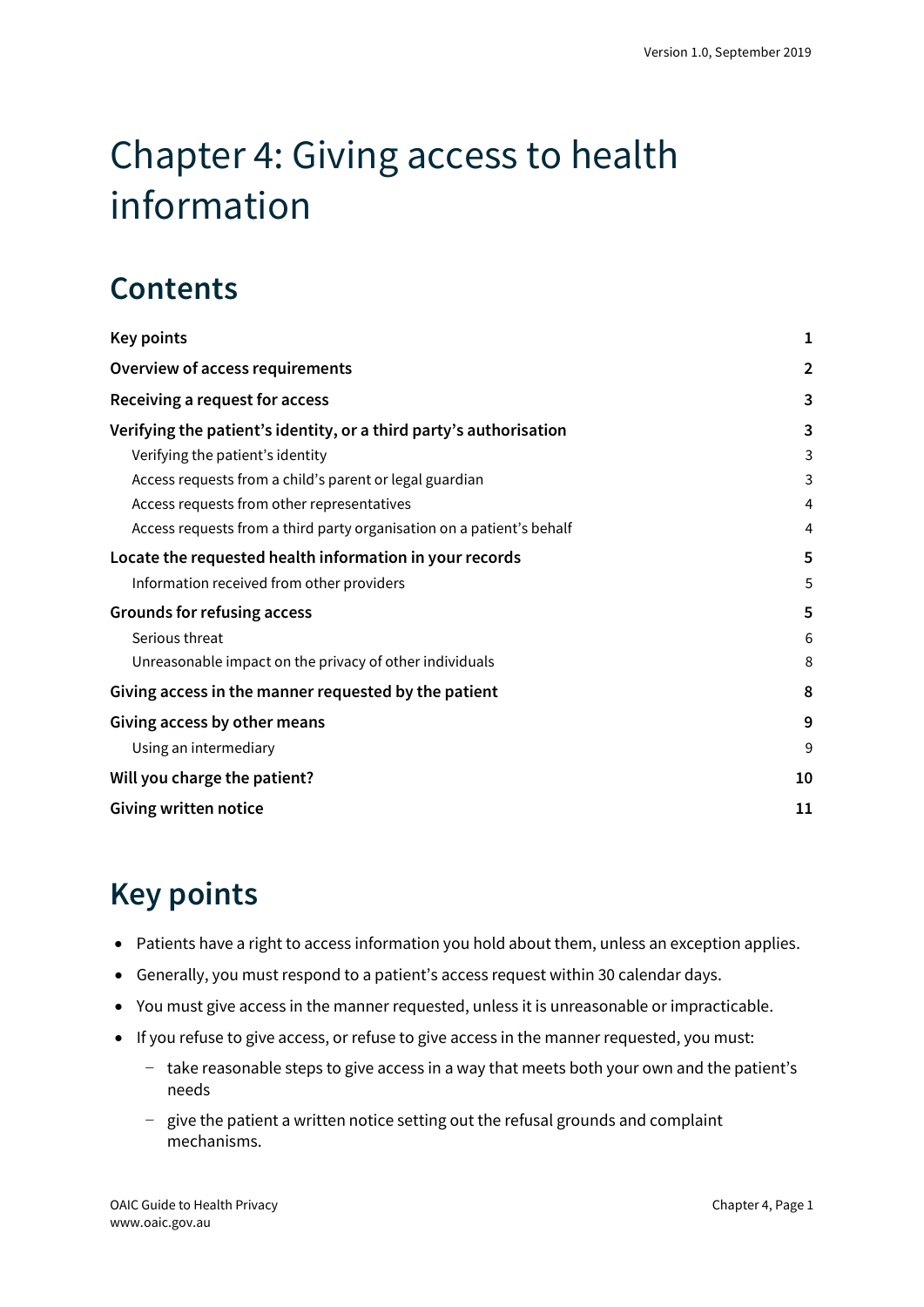## <span id="page-1-0"></span>**Overview of access requirements**

The flow chart below sets out the key steps to help you respond to a patient's access request. Further explanation of each step is included in the text following the chart.

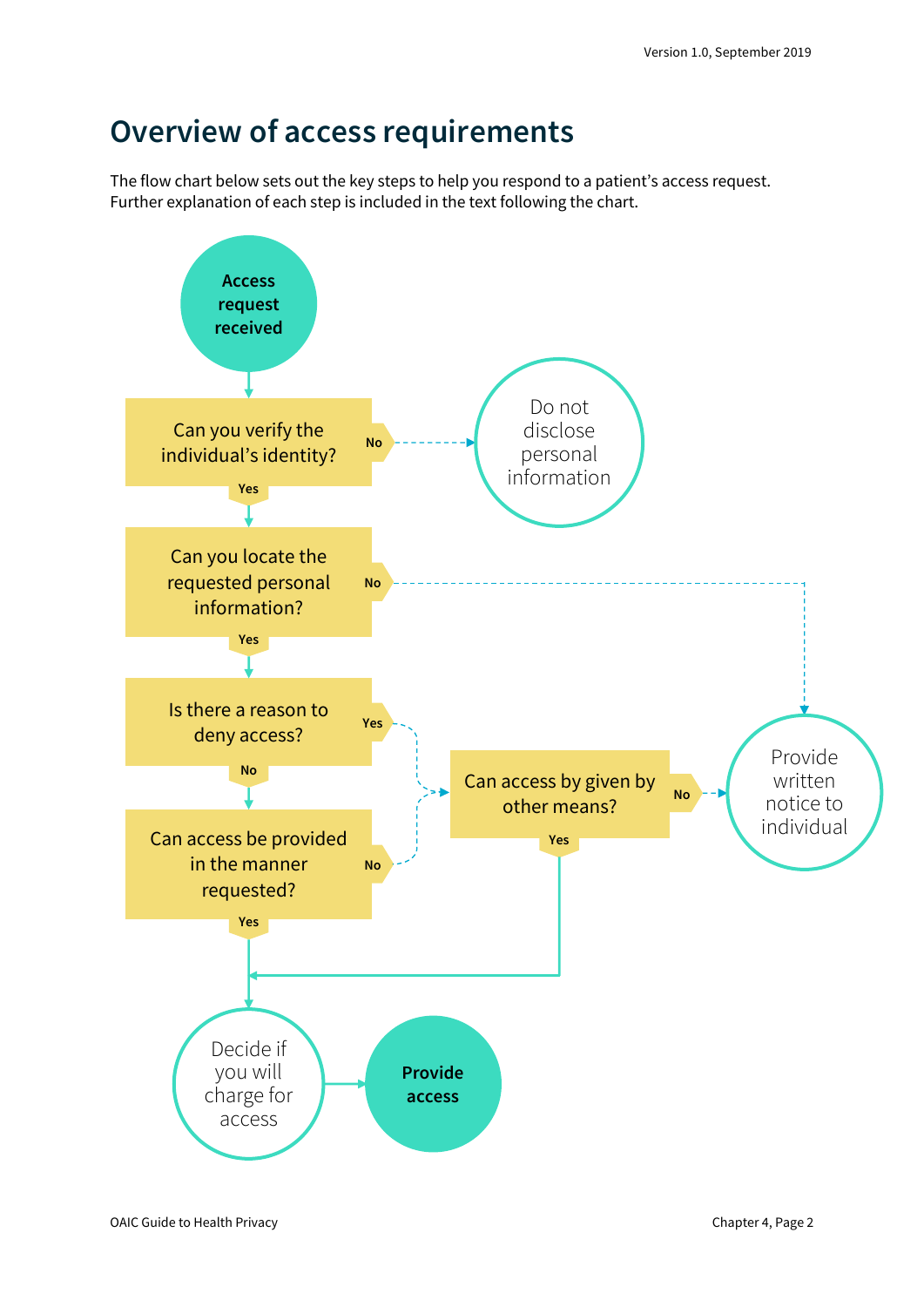## <span id="page-2-0"></span>**Receiving a request for access**

Patients' access requests can range from a request to access a single document or piece of information, to a request for a copy of an entire record. When responding to a request, you should try to give access in a manner that is as prompt, easy and as inexpensive as possible.

There are no formal requirements for a patient who is making an access request. You can ask a patient to follow a particular procedure (such as filling out a form), but you cannot require this (and in some cases a formal procedure is unnecessary, such as where a patient asks for a copy of pathology results during a consultation). However, developing a simple process may assist both you and your patients when dealing with access requests. Additionally, you[r privacy policy](https://oaic.gov.au/privacy/guidance-and-advice/guide-to-health-privacy/chapter-1-key-steps-to-embedding-privacy-in-your-health-practice/#step-6-create-an-app-privacy-policy) and [privacy notice](https://oaic.gov.au/privacy/guidance-and-advice/guide-to-health-privacy/chapter-2-collecting-health-information/#notifying-patients-of-collection-privacy-notices) should set out how patients may access their health information.

You must respond to an access request within a reasonable period. In most cases, a reasonable period will not exceed 30 calendar days from when the patient makes the request.

## <span id="page-2-1"></span>**Verifying the patient's identity, or a third party's authorisation**

### <span id="page-2-2"></span>Verifying the patient's identity

You must ensure that the access request is made by the patient concerned, or by another person who is authorised to make the request on the patient's behalf (such as a legal guardian).

You should ask the patient for any evidence you may reasonably need to confirm identity. You should not disclose health information if you are not sure of the patient's identity.

What steps you need to take to verify identity depends on the circumstances. For example, if a regular patient requests access during a consultation, it is unnecessary to verify identity further. However, if you do not know the patient or have any doubt as to identity (for example, where access is requested via telephone), you should take steps to verify identity. It is preferable to simply sight identity documents, rather than make and retain copies.

### <span id="page-2-3"></span>Access requests from a child's parent or legal guardian

A child's parent or legal guardian might seek to access their child's records.

When considering such requests, you need to consider whether the parent is acting as a representative for the child, or whether the child has the capacity<sup>[1](#page-2-4)</sup> to make the access request on his or her own behalf. If the child does have the capacity, then you should advise the parent or legal guardian that you believe the child has capacity and needs to make the request.

If the child does not have capacity, then you may be able to give access to the parent or legal guardian. However, you need to consider whether giving access to the particular representative is appropriate. You should consider who has care and responsibility for the child, whether there are court orders in place in relation to the care of the child, and whether a parent is unduly influencing

<span id="page-2-4"></span> $1$  For information about assessing a child's capacity, se[e Chapter 7.](https://oaic.gov.au/privacy/guidance-and-advice/guide-to-health-privacy/chapter-7-disclosing-information-about-patients-with-impaired-capacity/#children-capacity-consent)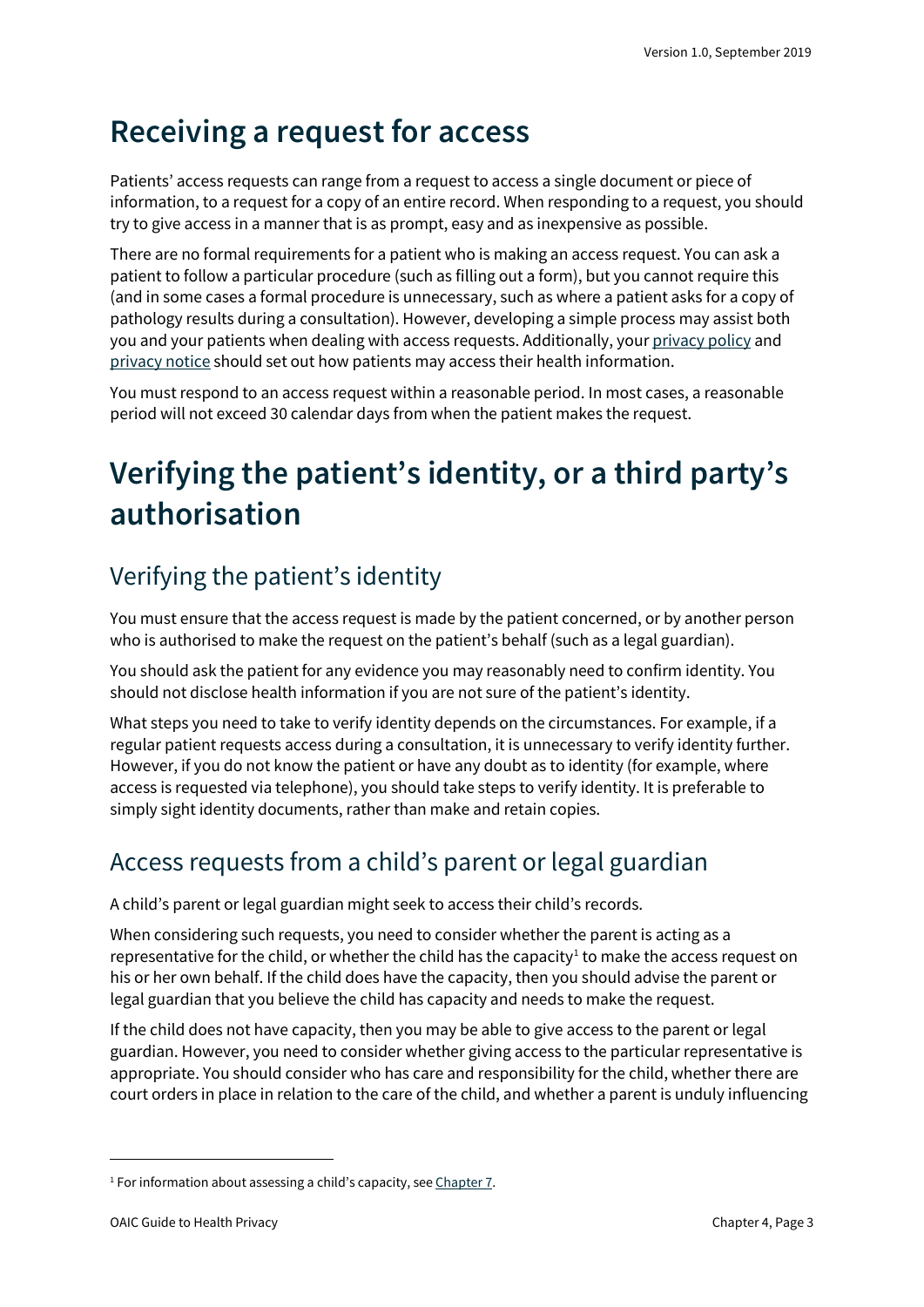a child. You should also consider whether the personal information of other individuals is contained within the records.

### <span id="page-3-0"></span>Access requests from other representatives

An adult patient who lacks capacity may need a representative (who has legal authority to act on the patient's behalf) to assist in accessing health information. Alternatively, a patient may simply authorise someone else, such as a partner, family member, carer or close friend, by providing a signed authority. If the representative is authorised to request access on the patient's behalf, you must give access (unless a refusal ground is available). However, you should first check the identity of the representative and verify that that individual has authority to act on the patient's behalf.

You should not give access if you are not satisfied the representative has proper authority. However, you could consider whether you can disclose the information under the use and [disclosure provisions.](https://oaic.gov.au/privacy/guidance-and-advice/guide-to-health-privacy/chapter-3-using-or-disclosing-health-information/) For example, you may be permitted to disclose the information where the patient is [unable to consent](https://oaic.gov.au/privacy/guidance-and-advice/guide-to-health-privacy/chapter-7-disclosing-information-about-patients-with-impaired-capacity/) and where the disclosure is necessary for the patient's healthcare or for compassionate reasons.<sup>[2](#page-3-2)</sup>

### <span id="page-3-1"></span>Access requests from a third party organisation on a patient's behalf

A patient may ask you to give a third party organisation access to health information, or you may receive a request for access to a patient's information from a third party (such as an insurance company or solicitor) on the patient's behalf, with the patient's consent.

If the patient asks you to give this information to a third party, you must do so unless there are grounds on which to refuse access.

If you receive the request from a third party, you must only give access to the information if you have the patient's consent. You must verify the patient's consent to ensure the access request is being made with the patient's authority. This includes considering:

- the nature and scope of the consent:
	- − what exactly has the patient consented to?
	- − does the scope of the third party's request match the patient's consent?
	- − is the consent worded in a specific enough manner to allow you to understand what the patient has consented to?
- whether the consent is current: has the patient recently given consent, or is the third party relying on an undated or prior consent that may no longer reflect the patient's wishes?
- whether the patient has said or done anything to indicate consent may have been withdrawn, or that this consent may not have been given.

If you have any doubt about the validity of the consent, you should confirm the patient's understanding of what consent is being given. In addition, you should carefully consider what the third party is asking you to provide. If they are asking for documents relating to a particular condition, then you should only give access to those documents, not to a broader range of

<span id="page-3-2"></span><sup>&</sup>lt;sup>2</sup> For more information, see [Chapter 7.](https://oaic.gov.au/privacy/guidance-and-advice/guide-to-health-privacy/chapter-7-disclosing-information-about-patients-with-impaired-capacity/)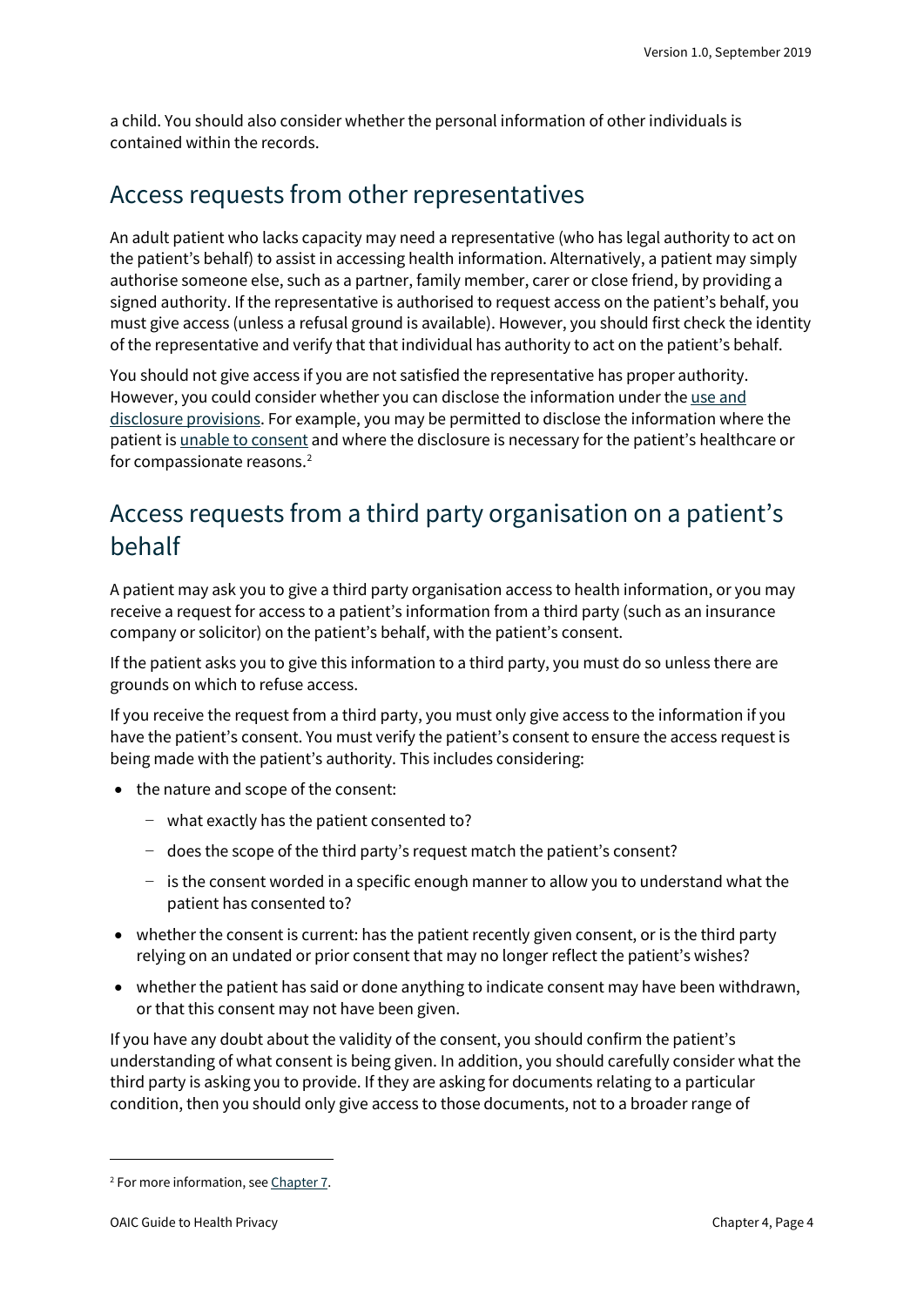documents or the patient's entire file. If it is unclear what you are being asked to provide, you could contact the third party to seek clarification.

If you give access when the patient's consent is not valid, or give access to documents other than those sought, it will be an unauthorised disclosure (unless the disclosure principles allow it).

## <span id="page-4-0"></span>**Locate the requested health information in your records**

You are required to give access to health information that you ['hold'](https://www.oaic.gov.au/agencies-and-organisations/app-guidelines/chapter-b-key-concepts%23holds).

You 'hold' health information if you have possession or control of a record that contains the health information. This includes information that a third party stores on your behalf but you retain the right to deal with the information.

When responding to an access request, you should search the records that you possess and control, including hard copy records and electronic databases including emails, calendars etc. You should also make enquiries of relevant staff or contractors.

### <span id="page-4-1"></span>Information received from other providers

Patients are entitled to access the health information you hold about them regardless of who authored particular documents, or who 'owns' the record. This means that, unless an exception applies, you must give a patient access to information you hold that you received from other health service providers, such as specialist reports.

## <span id="page-4-2"></span>**Grounds for refusing access**

The *Privacy Act 1988* (Privacy Act) contains ten grounds on which you can refuse to give access. These are:

- you reasonably believe that giving access would pose a serious threat to the life, health or safety of any individual, or to public health or public safety
- giving access would have an unreasonable impact on the privacy of other individuals
- the request for access is frivolous or vexatious
- the information relates to existing or anticipated legal proceedings between you and the patient, and would not be accessible by the process of discovery in those proceedings
- giving access would reveal your intentions in relation to negotiations with the patient in such a way as to prejudice those negotiations
- giving access would be unlawful
- denying access is required or authorised by or under an Australian law or a court/tribunal order
- you have reason to suspect that unlawful activity, or misconduct of a serious nature, that relates to your functions or activities has been, is being or may be engaged in and giving access would be likely to prejudice the taking of appropriate action in relation to the matter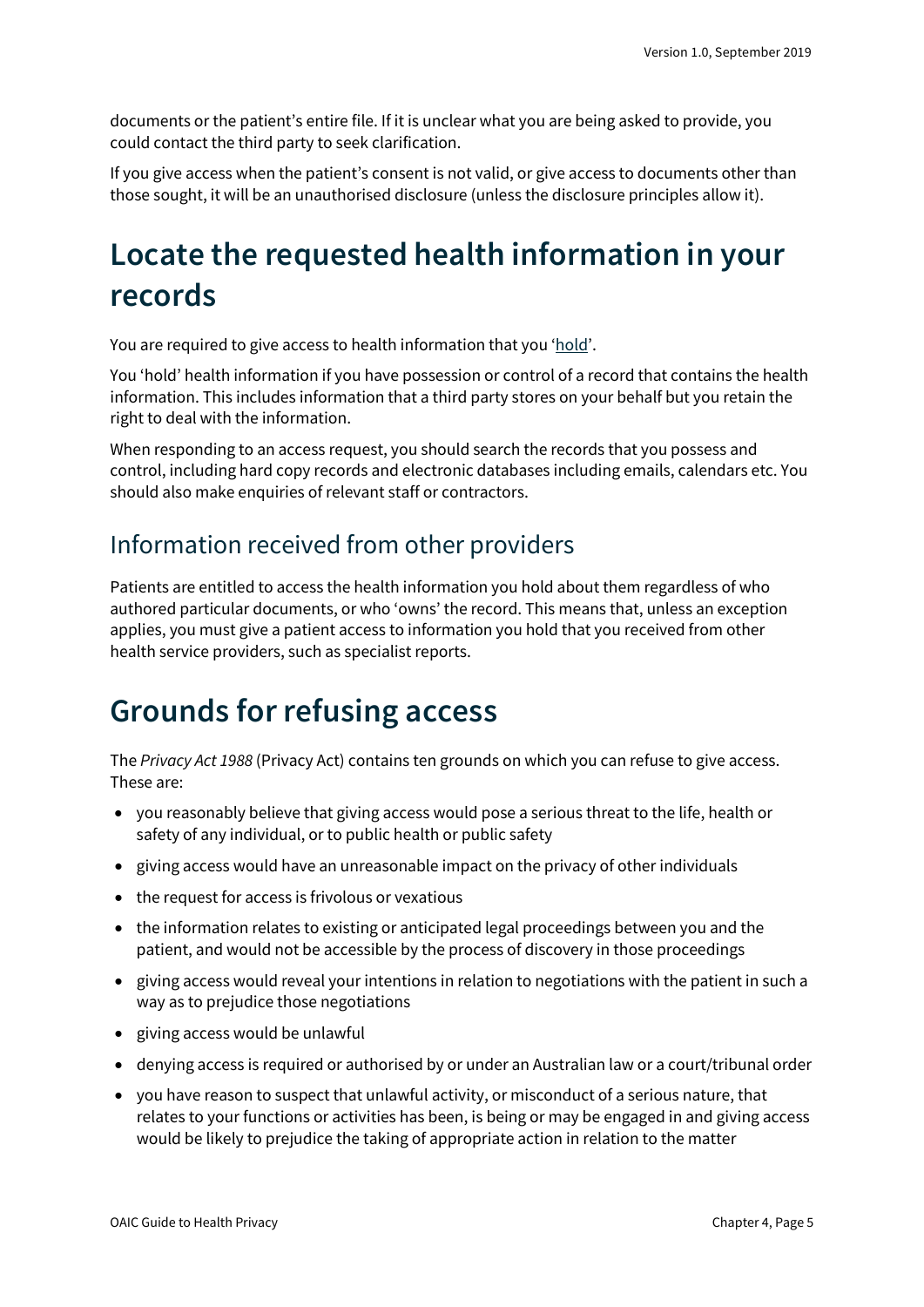- giving access would be likely to prejudice one or more enforcement related activities conducted by, or on behalf of, an enforcement body
- giving access would reveal evaluative information generated within your organisation in connection with a commercially sensitive decision-making process.

The two grounds most likely to arise for healthcare providers are discussed below. For information on the other grounds, see the Australian Privacy Principles (APP) Guideline[s Chapter](https://oaic.gov.au/privacy/australian-privacy-principles-guidelines/chapter-12-app-12-access-to-personal-information/#refusing-to-give-access-under-app-12-organisations) 12; refusing to give [access.](https://oaic.gov.au/privacy/australian-privacy-principles-guidelines/chapter-12-app-12-access-to-personal-information/#refusing-to-give-access-under-app-12-organisations)

If you decide not to give access based on one of the grounds listed above, you are required to take reasonable steps (if any) to give access in a way that meets your needs and the needs of the patient (see Giving access by other [means](#page-8-0) below).

### <span id="page-5-0"></span>Serious threat

You can refuse to give a patient access to health information if you have reasonable grounds for believing it would pose a serious threat to the life, health or safety of the patient or another person, or to public health or safety.

#### <span id="page-5-2"></span>**Example: Refusing access due to serious threat**

A psychiatrist treated a patient twice a week over a 10-year period for depression and severe bipolar. After her treatment with the psychiatrist ended, the patient made an access request to the psychiatrist seeking a copy of material that the psychiatrist had provided to the regulator in response to a complaint from the patient.<sup>[3](#page-5-1)</sup>

The psychiatrist is concerned that giving access would cause significant distress to the patient and deterioration of her mental condition such that she would pose a threat to life, health and safety. This concern is based upon the psychiatrist's intimate knowledge of, and experience with, the patient's mental health condition, acquired during ten years of treatment.

While the patient has not sought treatment in a year, the patient has had the condition for several decades and, in the psychiatrist's opinion, it is lifelong and requires ongoing treatment. The illness has previously resulted in serious attempts on her life and multiple hospital admissions. The psychiatrist has observed that the patient's condition can become serious very quickly in response to trigger events.

Given these concerns and knowledge, the psychiatrist has a reasonable belief that giving access poses a serious threat to the patient. On this basis, the psychiatrist refuses to give access.

<span id="page-5-1"></span><sup>&</sup>lt;sup>3</sup> This case study is adapted from a determination made by the Australian Privacy Commissioner in June 2017 (*'LS' and* ['LT' \(Privacy\) \[2017\] AICmr 60\)](http://www.austlii.edu.au/cgi-bin/viewdoc/au/cases/cth/AICmr/2017/60.html).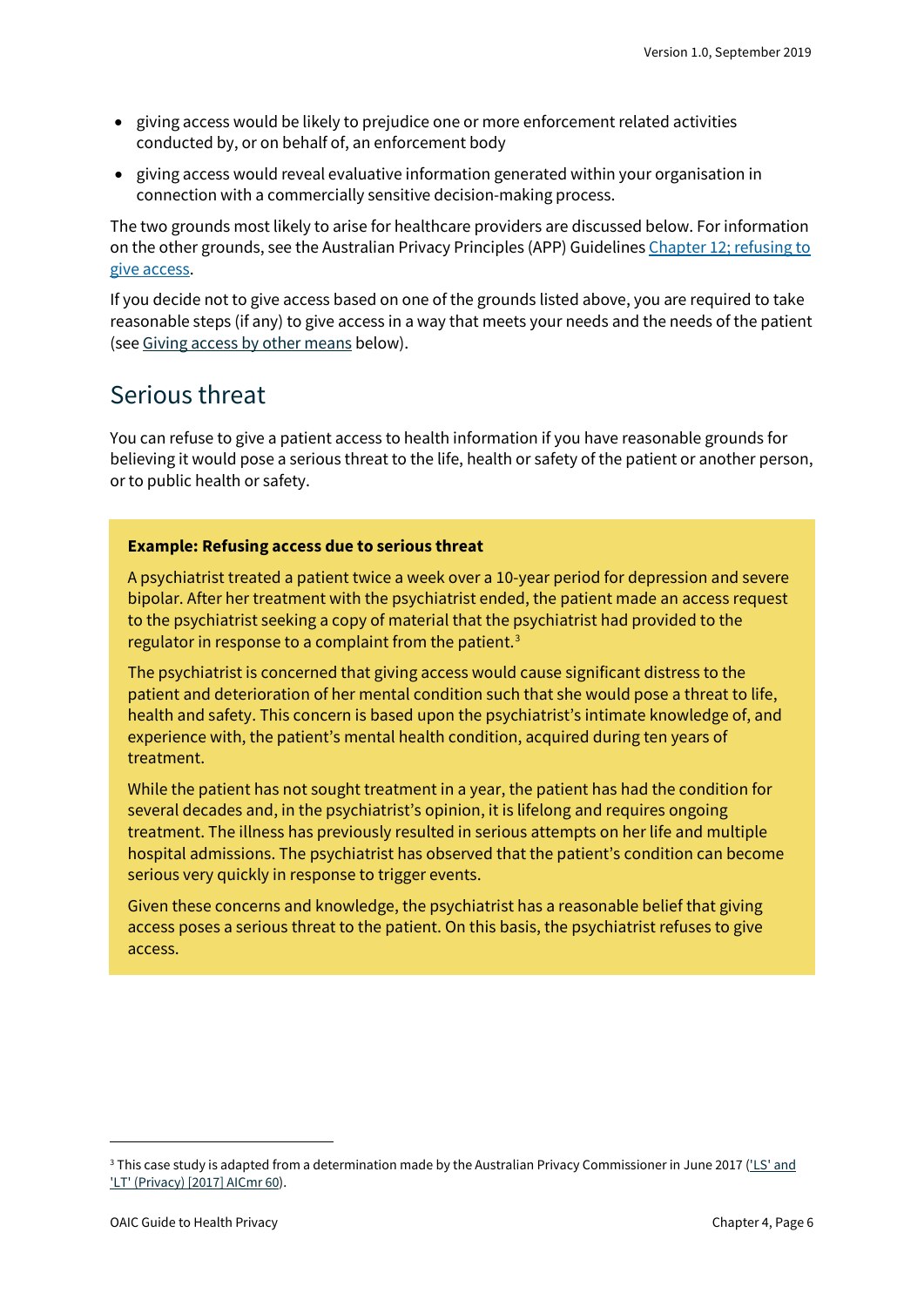#### **Helpful hint: assess the current risk**

When considering serious threats, you must assess the risk at the time you are making the decision. On its own, the fact a patient has a history of serious mental illness is not a sufficient basis on which to refuse access. If you no longer treat the patient, or the patient has no recent threats of self-harm, it may not be reasonable to conclude that giving access poses a serious threat.

In the example above, while the psychiatrist was not currently treating the patient, it was reasonable to conclude that a serious threat existed at the time the access decision was being made. This was due to the length of the psychiatrist's treating relationship with the patient, and the knowledge and conclusions this allowed the psychiatrist to form about the patient's current state.

#### **Helpful hint: be mindful of access rights when making clinical notes**

When you make a clinical record of your interaction with a patient, you should be aware that, if the patient requests it, generally you would need to give the patient access to the notes. Being mindful of this possibility may influence the language you use and the approach you take to recording observations and clinical details. This may be a particularly relevant consideration in the areas of psychiatric and psychological care, but applies to all health service providers.

In some instances, an exception such as the serious threat exception may be genuinely available for you to rely upon to refuse access. However, feeling embarrassed or apprehensive about the patient reading your notes is not a legitimate ground for refusing access.

#### **What if access would threaten the continuation of treatment?**

If you believe that giving access would threaten your therapeutic relationship with the patient, and you have reasonable grounds for believing that the relationship breakdown itself would pose a serious threat to someone's life or health, you could deny access.

#### **Example: Psychiatric care**

A psychiatrist reasonably believes that a patient with severe mental illness would be so distressed if she saw the information in her record, that she would leave the psychiatrist's care and discontinue treatment altogether. The withdrawal from treatment could seriously threaten the patient's life, health or safety, and potentially that of her family. The psychiatrist could therefore refuse to give access.

However, the psychiatrist could not refuse access if he was only concerned that the patient may be unhappy with the information and might seek treatment elsewhere, or may discontinue treatment but the psychiatrist has no or little reason to believe that this may pose a serious threat.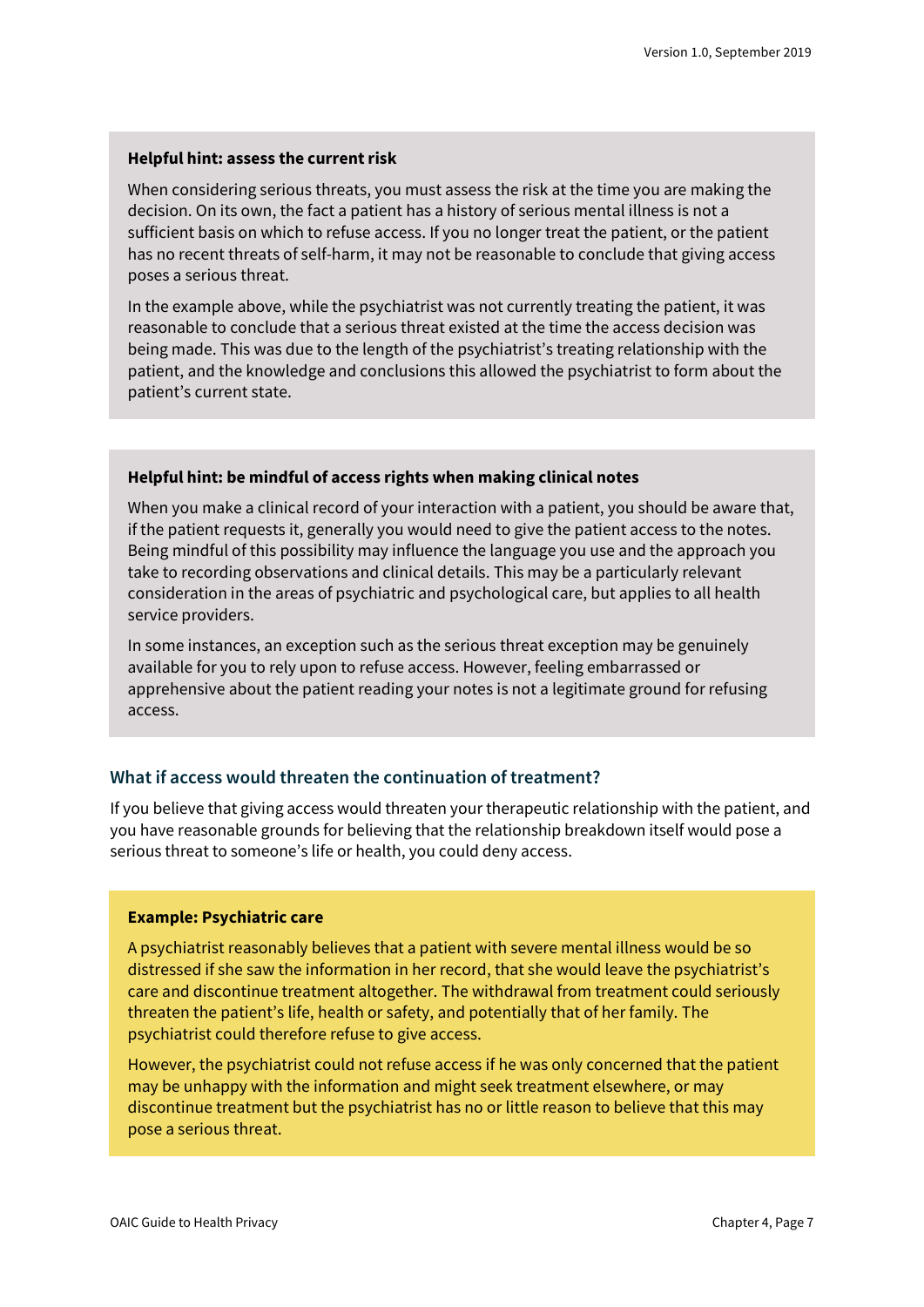### <span id="page-7-0"></span>Unreasonable impact on the privacy of other individuals

You should not give a patient access to health information if it contains another individual's personal information, and disclosing the information would have an unreasonable impact on that individual's privacy.

The following factors may be relevant in deciding whether the impact is unreasonable:

- the nature of the personal information is it of a confidential nature?
- the other individual's reasonable expectations about how the personal information will be handled. For example, if both individuals were present when the information was collected, there may be a reasonable expectation that each individual could later access it
- the source of the personal information for example, did the patient requesting access give you the information about the other individual when providing a family history.

If you plan to refuse access on this ground, you should:

- consider whether you can remove the personal information of the other individual so you can still give the patient access to the rest of the record (though you should take care to ensure the remaining context does not reveal the other person's identity)
- ask the other individual whether consent is given to some or all of the information being released. The individual's view may be relevant but not necessarily determinative. However, before consulting the individual, think about whether this in itself may impact on the privacy of the patient seeking access
- consider whether you can give access through an intermediary.

## <span id="page-7-1"></span>**Giving access in the manner requested by the patient**

Access to health information can be given in a variety of ways, such as:

- giving an electronic or hard copy of the information
- letting the patient view the information and take notes
- giving the information over the phone, such as test results
- giving the patient an accurate summary of the information
- allowing the patient to listen to or view the contents of an audio or video recording.

Where a patient requests access in a particular form, you must give access in the manner requested, unless it is unreasonable or impracticable for you to do so.

Whether a particular form of access is reasonable and practicable would depend on factors such as:

- the volume of information requested: for example, it may be impracticable to give a large amount of health information over the phone, but giving an electronic copy may be viable
- any special needs of the patient: for example, it may be reasonable to give information in a form that can be accessed via assistive technology where the patient has a vision impairment. You should also consider the level of understanding, language or literacy skills of the patient.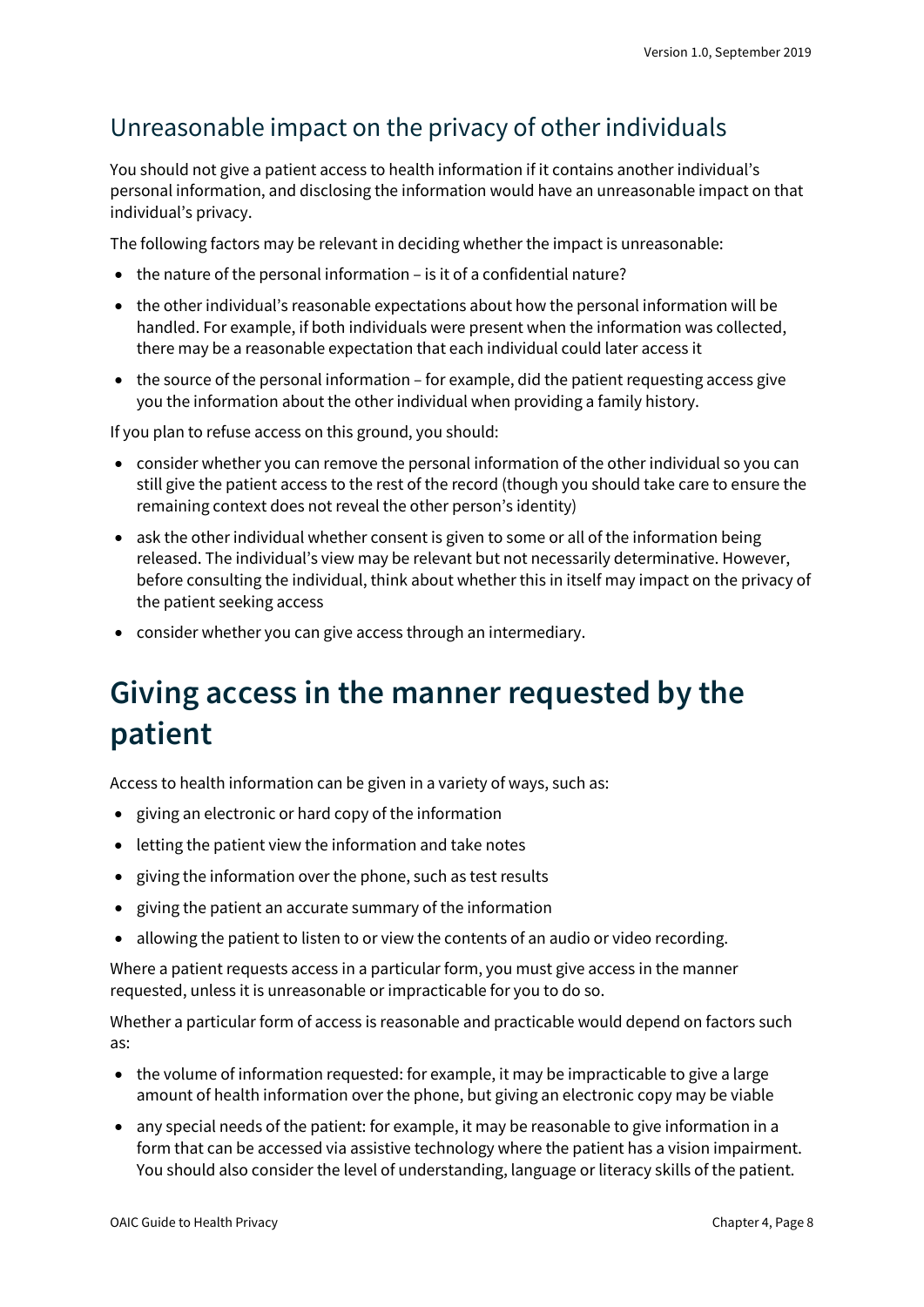#### **Helpful hint**

For providers in NSW, Victoria or the ACT, local legislation may contain specific requirements relating to the form of access. For example, ACT and Victorian legislation gives patients express rights to request to have the information explained, and, when moving to a new provider, to ask their former provider to give their new provider a copy or written summary of their health record. Contact the [Information and Privacy Commission NSW,](https://www.ipc.nsw.gov.au/) [Health](https://hcc.vic.gov.au/)  [Complaints Commissioner](https://hcc.vic.gov.au/) (Victoria) or [ACT Health Services Commissioner](https://hrc.act.gov.au/health/) to find out more about any additional requirements.

If a patient's preferred form of access is unreasonable or impracticable, you must consider other ways of giving access.

## <span id="page-8-0"></span>**Giving access by other means**

If you refuse to give access under one of the grounds listed above, or refuse to give access in the manner requested by the patient, you must take reasonable steps to give access in a way that meets your needs and the needs of the requesting patient.

You should talk to the patient to try to agree on a way to satisfy the request.

Some alternatives you could consider are:

- giving a summary of the information to the patient
- giving the patient the option of inspecting hard copy records and permitting the patient to take notes
- giving the information in an alternative format, such as electronically rather than physically
- facilitating access to the requested information through a [mutually agreed](https://www.oaic.gov.au/privacy/australian-privacy-principles-guidelines/chapter-12-app-12-access-to-personal-information/#giving-access-through-an-intermediary) intermediary
- blacking out any health information which you are entitled to refuse access to (such as information that unreasonably impacts on another individual's privacy) before giving access to the patient.

### <span id="page-8-1"></span>Using an intermediary

One option for giving access in another way is to use another health service provider as an intermediary. For example, giving a patient access to information through an intermediary might avoid a serious threat that you believe might arise if you give the patient direct access.

You should explain to the patient the role the intermediary will play, what information you will disclose to the intermediary and any costs involved. You and your patient should agree on the process and the intermediary to be used.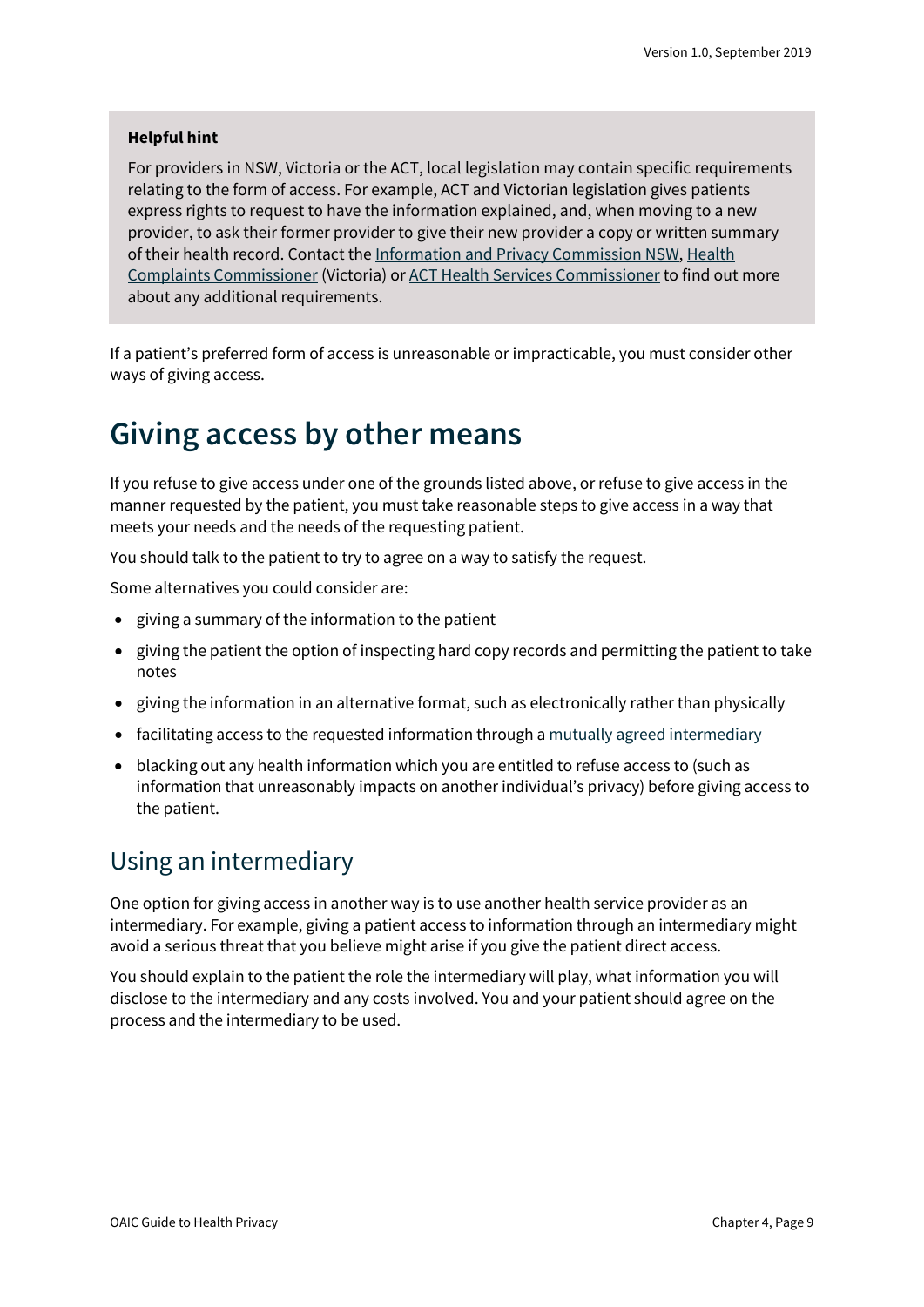#### <span id="page-9-1"></span>**Example: considering alternative ways of giving access**

After refusing to give access in th[e example](#page-5-2) above, the psychiatrist is now required to take reasonable steps (if any) in the circumstances to give access in an alternative way that meets both his own needs and the needs of the patient.

In some circumstances, there may be no reasonable steps that can be taken to meet both parties' needs. However, even if this is the conclusion, the psychiatrist must at least be able to demonstrate that he has considered whether any reasonable alternatives exist.

In this example, having considered alternative ways of giving access, the psychiatrist decides that the risk of the material posing a serious threat to the patient's life, health and safety can be managed by giving the patient access through a mutually agreed intermediary.

#### **Helpful hint: intermediaries**

Where you refuse access on the basis of the serious threat exception, you may be required under local legislation in NSW, Victoria or the ACT to give access through an intermediary if requested by a patient, or to allow an intermediary to consider whether access should be given. Contact your State or Territory regulator to find out more about any additional requirements.

### <span id="page-9-0"></span>**Will you charge the patient?**

You may charge a patient for giving access, provided the charge is not excessive in the circumstances.

Items for which you may charge include staff costs in searching for the requested health information, staff costs in reproducing and sending the health information, costs of postage or materials in giving access, and costs associated with using an intermediary to give access.

When charging fees for time and labour, patients should only be charged at a clerical rate for labour that clerical staff can perform (such as photocopying, printing, collating and posting documents). To the extent that professionals need to play a role, such as reviewing a file before giving access or creating a summary of clinical information, it may be reasonable to charge for time at their professional rate (or a proportion of it).

You could also consider offering cheaper ways of giving access if the patient prefers this, such as letting the patient view the information or giving an electronic copy.

The charge must not be excessive and you must not charge the patient for making the request. How much to charge, and whether a charge is excessive, needs to be considered in each case. This means that flat fees are generally not appropriate. In particular, in determining a charge, you need to consider characteristics of the requester, such as:

- your relationship with the patient
- known financial hardship factors affecting the patient
- known adverse consequences for the patient if access to the information is not gained.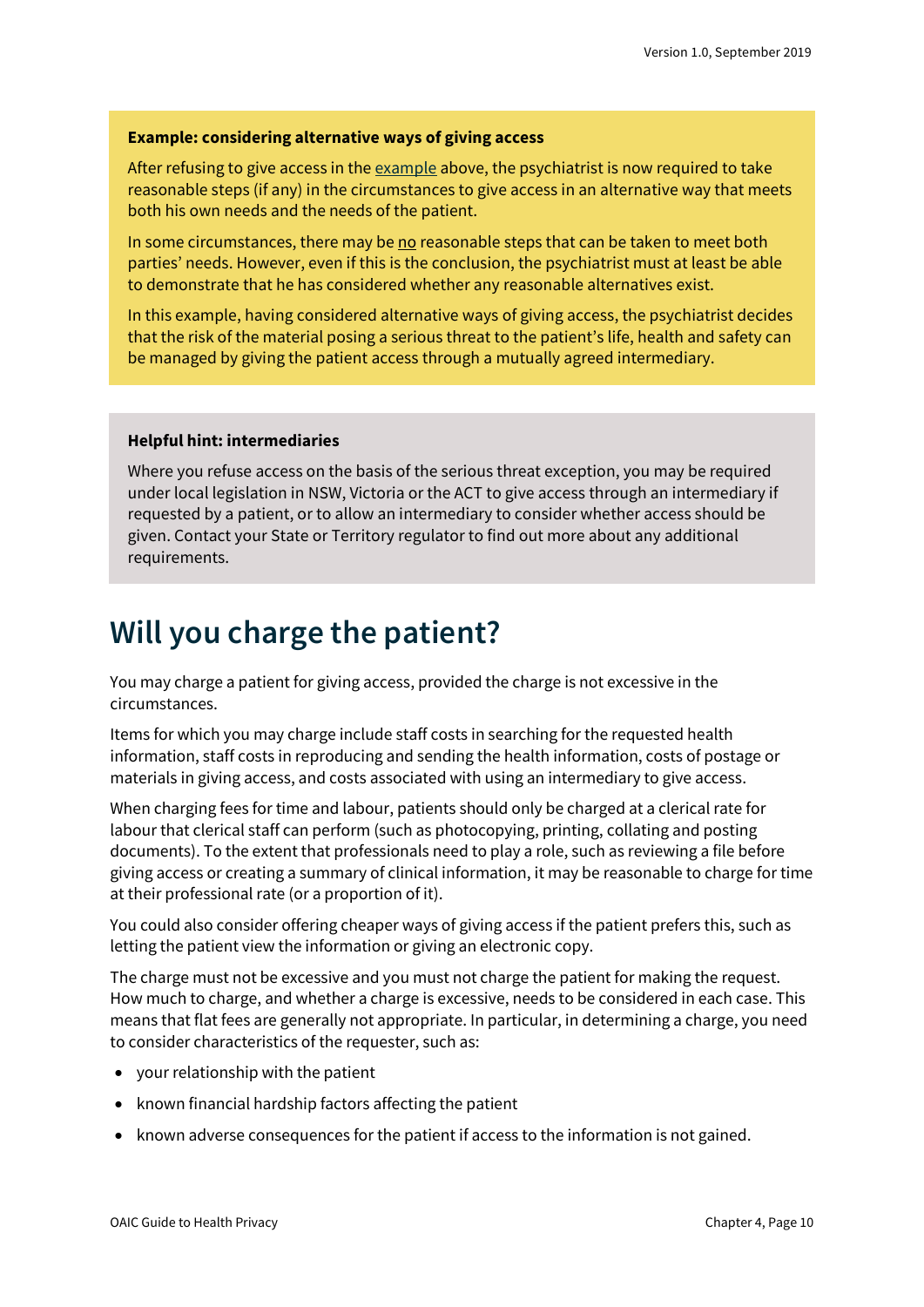A fee that may be appropriate for a patient who works full time may be excessive if imposed on a patient who receives a pension. In such cases, you should consider reducing or waiving any charge.

Whether a charge is excessive also depends on the nature of your practice, including its size, resources and functions, and the nature of the health information held.

Further examples of excessive charges include:

- a charge that exceeds the actual cost incurred by you in giving access
- a charge associated with getting legal or other advice in deciding how to respond to a request
- a charge for consulting with the patient about how access is to be given.

You must not impose a charge to discourage a patient from requesting access to their health information. You should clearly communicate and explain to the patient any charge you plan to impose, before access is given. You should invite the patient to discuss options for altering the request to minimise any charge. This may include options for giving access in another manner that meets both your and the patient's needs.

#### **Example: imposing a charge**

In the abov[e example,](#page-9-1) the psychiatrist has incurred costs in giving the patient access. These costs include engaging another psychiatrist as an intermediary, and copying and sending the material to that psychiatrist.

The psychiatrist is aware that the patient has had difficulty maintaining employment due to her mental health condition, and receives a pension. Given the patient's personal circumstances, it would be excessive to charge the patient the full cost of giving access.

The psychiatrist therefore discusses with the patient options for altering the request to minimise costs. The patient decides she does not need access to the second opinion reports that were included in the material, and this alteration reduces the cost of copying and sending the material. While the psychiatrist still decides to impose a fee, the psychiatrist decides to waive the remaining copying and postage costs, and to share the cost of engaging the intermediary.

#### **Helpful hint**

Providers in Victoria and the ACT should be aware that the *[Health Records Regulations 2012](http://classic.austlii.edu.au/au/legis/vic/consol_reg/hrr2012253/)* (Vic) and *[Health Records \(Privacy and Access\) Act 1997](https://www.legislation.act.gov.au/a/1997-125/)* (ACT) limit the charges that can be imposed for giving access and for transferring information to another health service provider. Contact your State or Territory regulator to find out more about any additional requirements.

### <span id="page-10-0"></span>**Giving written notice**

If you refuse to give access, or refuse to give access in the manner requested by the patient, and you cannot agree on an alternative form of access, you must give the patient a written notice setting out: